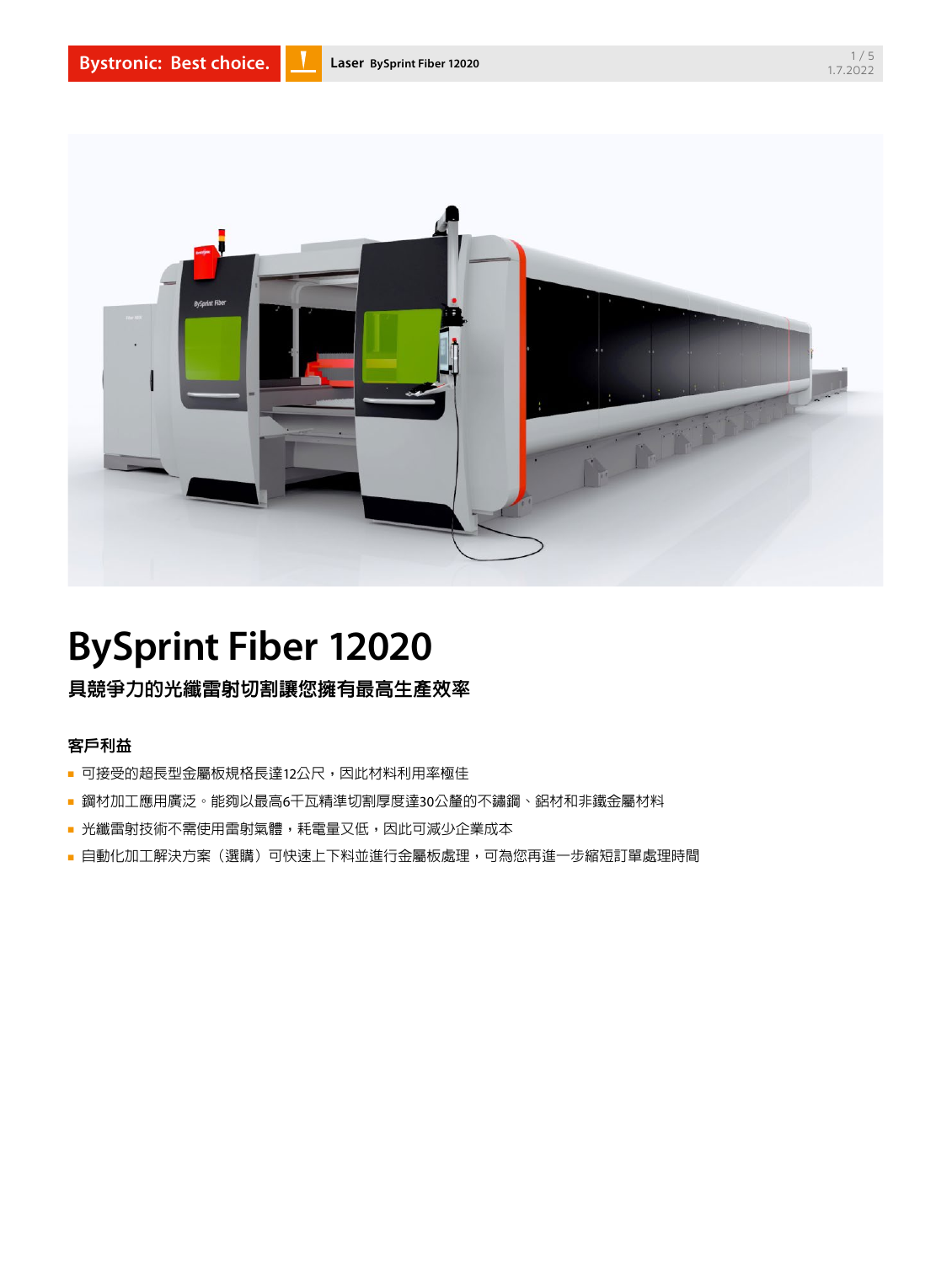- V



**BySprint Fiber 12020**

**容許切割板件尺寸** 12,000 × 2,000 mm 同步處理最大定位速度 140 m/min 2014 140 m/min 2014 140 m/min 2014 140 m/min 2014 140 m/min 2014 140 m/min 2014 140 m/min **ByVision**觸控螢幕操作和手持式操縱器 ■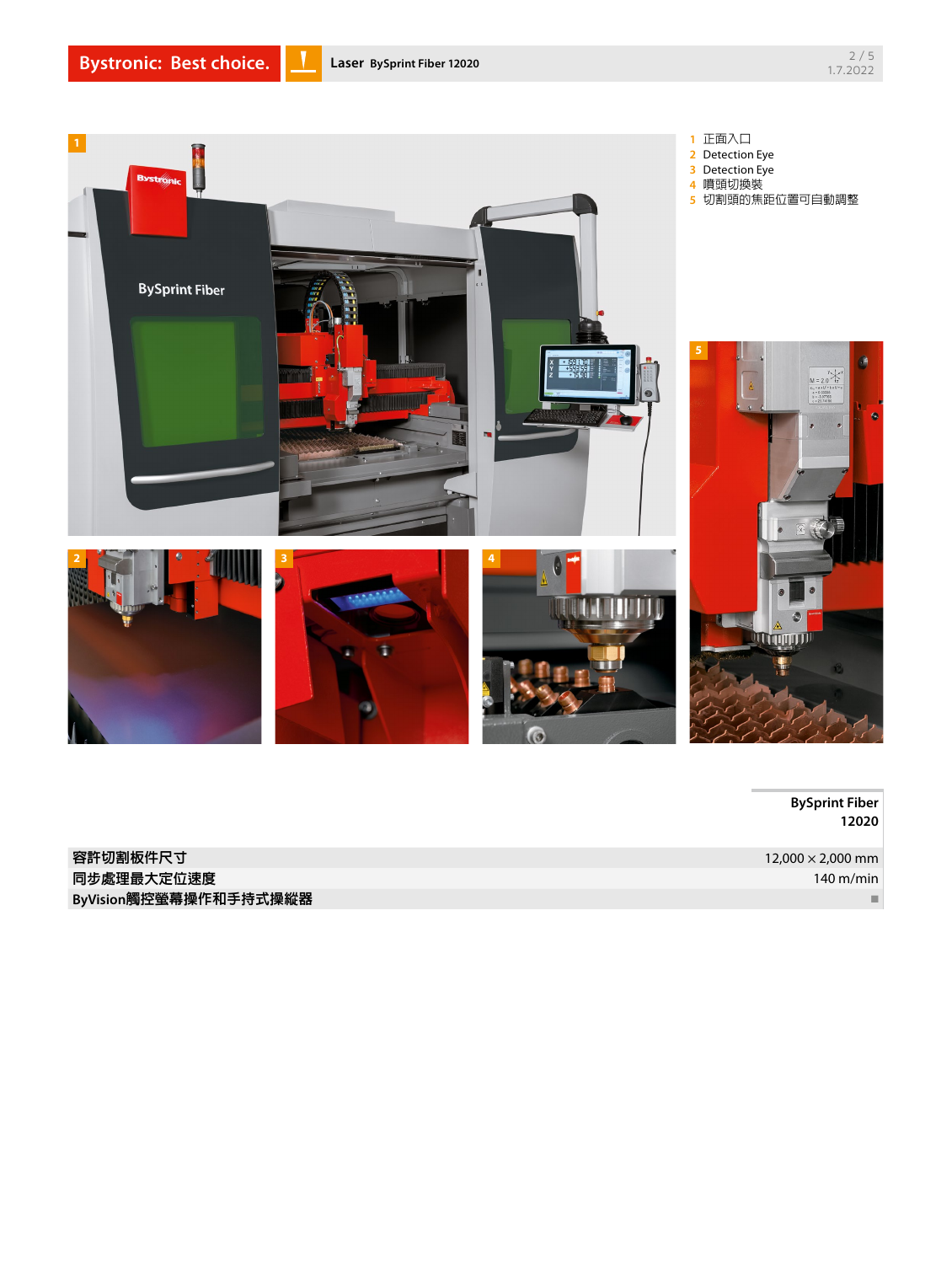## **BySprint Fiber 12020** 技術資料

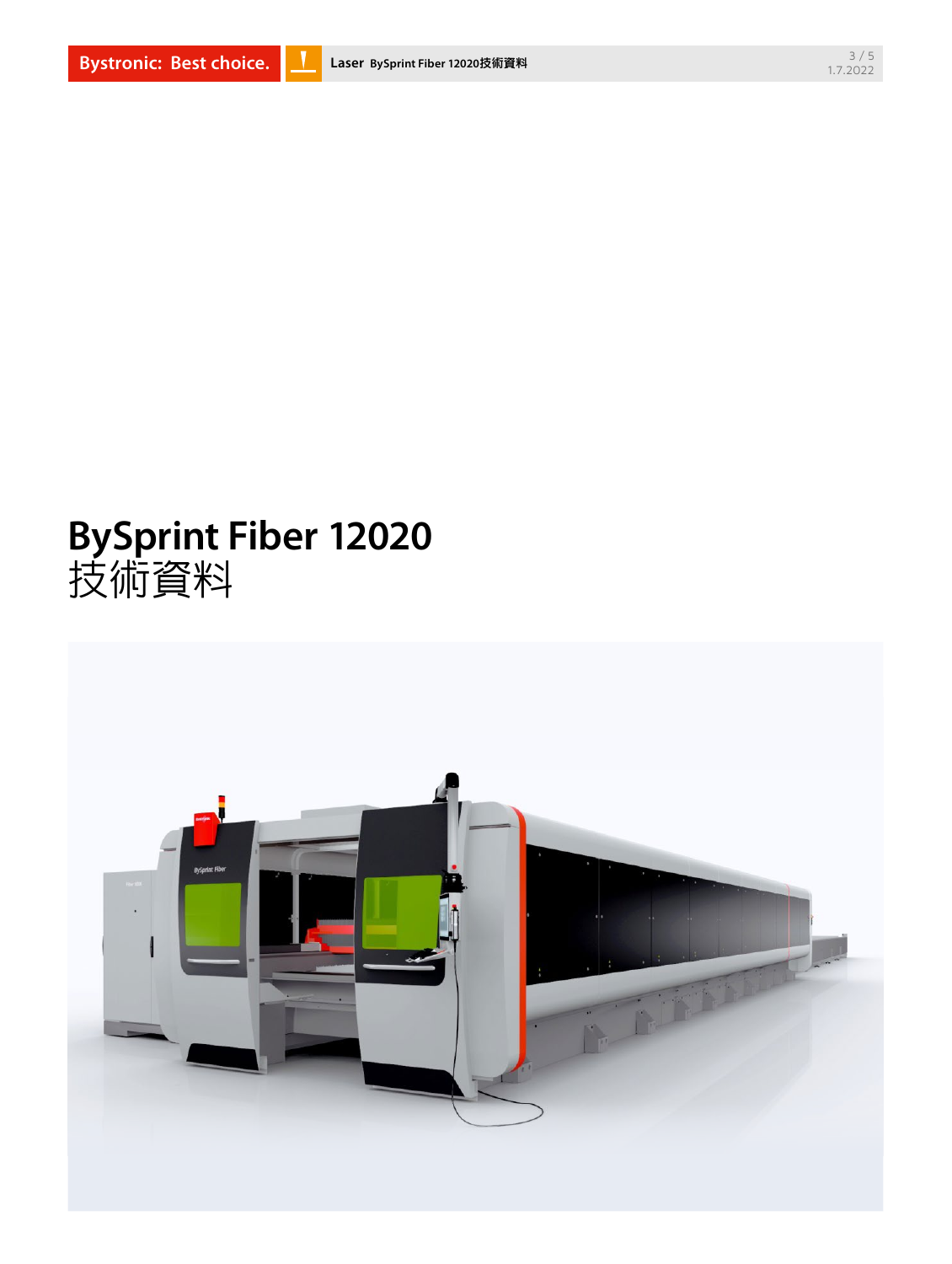|                          | <b>BySprint Fiber</b><br>12020 |
|--------------------------|--------------------------------|
| 長度                       | 31,400 mm                      |
| 寬度                       | 6,670 mm                       |
| 高度                       | 2,565 mm                       |
| 容許切割板件尺寸(X)              | 12,000 mm                      |
| 容許切割板件尺寸(Y)              | 2,000 mm                       |
| 切割範圍(X)                  | 12,300 mm                      |
| 切割範圍(Y)                  | 2,024 mm                       |
| 切割範圍(Z)                  | 70 mm                          |
| X/Y軸向平行的最大定位速度           | $100 \text{ m/min}$            |
| 同步處理最大定位速度               | 140 m/min                      |
| 位置偏移Pa(±)*               | $0.1$ mm                       |
| 定位精度Ps(±)*               | $0.05$ mm                      |
| 最大工件重量                   | 4,800 kg                       |
| 機台重量(不含除塵裝置、冷卻裝置和零件輸送裝置) | 38,000 kg                      |
| 操作                       | ByVision觸控螢幕操作和手持式操縱器          |

| 雷射源<br>Fiber 4000<br>Fiber 3000<br><b>Fiber 6000</b><br>功率<br>3,000 W<br>4,000 W<br>6,000 W |
|---------------------------------------------------------------------------------------------|
|                                                                                             |
|                                                                                             |
| 調整範圍<br>300-3,000 W<br>400-4,000 W<br>600-6,000 W                                           |
| 波長<br>Fiber<br>Fiber<br>Fiber                                                               |
| 鋼板(可切割的最大金屬板厚度)**<br>$25 \text{ mm}$<br>$20 \text{ mm}$<br>$20 \text{ mm}$                  |
| 不鏽鋼(可切割的最大金屬板厚度)**<br>30 mm<br>$12 \, \text{mm}$<br>$15 \text{ mm}$                         |
| 鋁板(可切割的最大金屬板厚度)**<br>30 mm<br>$12 \text{ mm}$<br>$15 \text{ mm}$                            |
| 黃銅 (最大金屬板厚度) **<br>$15 \text{ mm}$<br>6 <sub>mm</sub><br>$8 \text{ mm}$                     |
| 紅銅 (最大金屬板厚度) **<br>$12 \text{ mm}$<br>6 <sub>mm</sub><br>8 mm                               |
| 整套設備的耗電量(含除塵裝置;冷卻裝置)<br>22.7 kW<br>31.4 kW<br>26.7 kW                                       |

\* 根據VDI/DGQ 3441測量長度為1公尺。板件精度可能因原物料各別的材質、其前置處理方式、板面大小與升溫狀況而有所不同

\*\* 為達到最高的切割厚度,必須具備以下條件:

 -雷射切割設備處於最佳的保養及調整狀態

 -材料須達到Bystronic要求的品質標準(雷射材料)

本公司保留變更產品尺寸、結構以及配備之權利。通過ISO-9001認證

技術資料可能因國家而異,根據當地的安全規定和機台規格而有所不同。